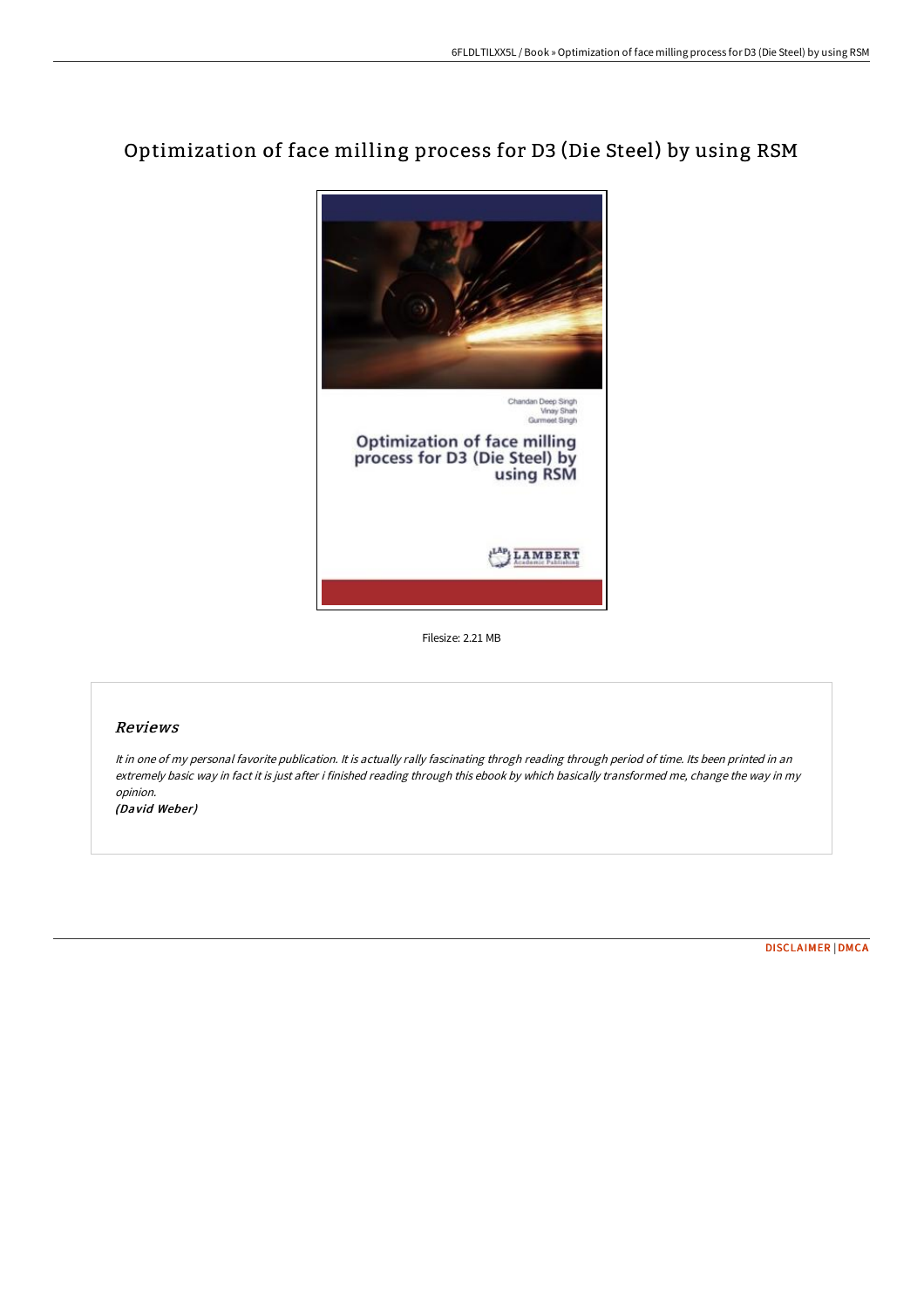### OPTIMIZATION OF FACE MILLING PROCESS FOR D3 (DIE STEEL) BY USING RSM



Condition: New. Publisher/Verlag: LAP Lambert Academic Publishing | In present study an effort has been made to optimize the CNC milling parameters for D3 material using Response Surface Method (RSM) to maximize material removal rate (MRR) and minimize surface Roughness. As Speed (rpm), Feed (mm/min) and depth of cut (mm) are the main milling parameters to optimize includes operator skill, Tool used, work material, machining conditions, coolant used etc. as noise factors. Therefore considered parameters to optimize in present study are speed, feed and depth of cut. Surface Roughness (Ra) and material removal rate (Ra) are the considered responses. Machining has been done on kitumura 1992 model series CNC vertical milling machine with 4 flute carbide tool on the RSM matrix of input parameters. Further material removal rate (MRR) and surface roughness (Ra) are measured. Then analysis work has been done using regression test. After that we got optimized parameters for CNC milling to get maximum MRR and Minimum Ra. The optimum values of machining parameters - cutting speed, feed and depth of cut were determined as 2210.07 rpm, 850 mm/min and 0.237430 mm respectively. | Format: Paperback | Language/Sprache: english | 60 pp.

 $\mathbf{r}$ Read [Optimization](http://albedo.media/optimization-of-face-milling-process-for-d3-die-.html) of face milling process for D3 (Die Steel) by using RSM Online D Download PDF [Optimization](http://albedo.media/optimization-of-face-milling-process-for-d3-die-.html) of face milling process for D3 (Die Steel) by using RSM